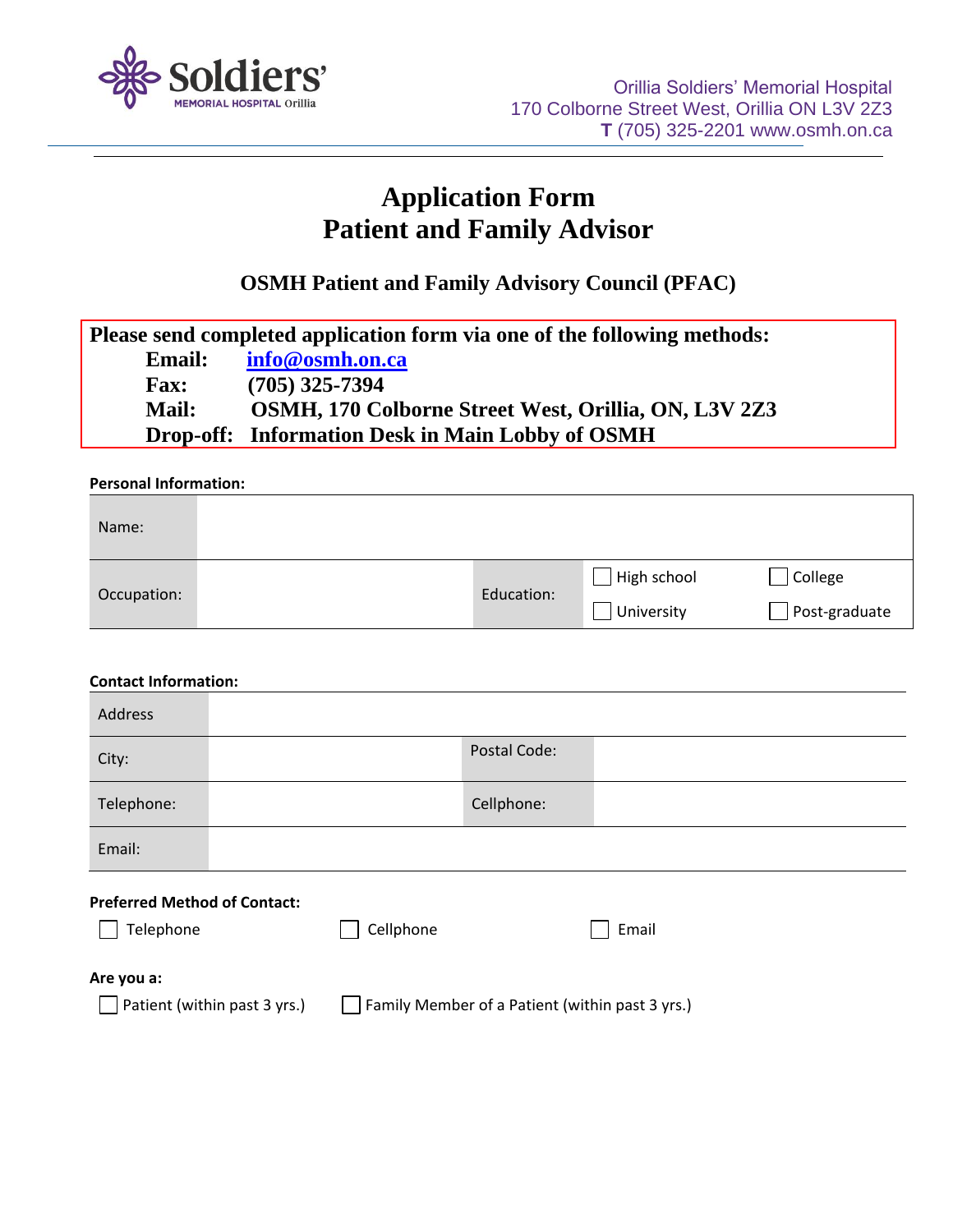| Can you speak and read English?<br>No<br>Yes                                                                |                                                                                                                 |
|-------------------------------------------------------------------------------------------------------------|-----------------------------------------------------------------------------------------------------------------|
|                                                                                                             |                                                                                                                 |
|                                                                                                             | The care provided at OSMH was primarily as: (Check all the apply)                                               |
| <b>Admitted Patient</b>                                                                                     | <b>Emergency Department Patient</b>                                                                             |
| Clinic/Outpatient                                                                                           |                                                                                                                 |
| Urology<br>Cancer<br>Cardiac<br><b>Intensive Care</b><br>Medicine<br>Endocrinology/Diabetes<br>Renal/Kidney | Respiratory<br>Surgery<br><b>Mental Health</b><br>Pregnancy, Childbirth, Infant care<br>Child & Adolescent Care |
| Yes<br>No<br>Why would you like to serve as an OSMH PFAC member?                                            | Would you be comfortable sharing your experience with the Council in order to make improvements?                |
|                                                                                                             |                                                                                                                 |
|                                                                                                             |                                                                                                                 |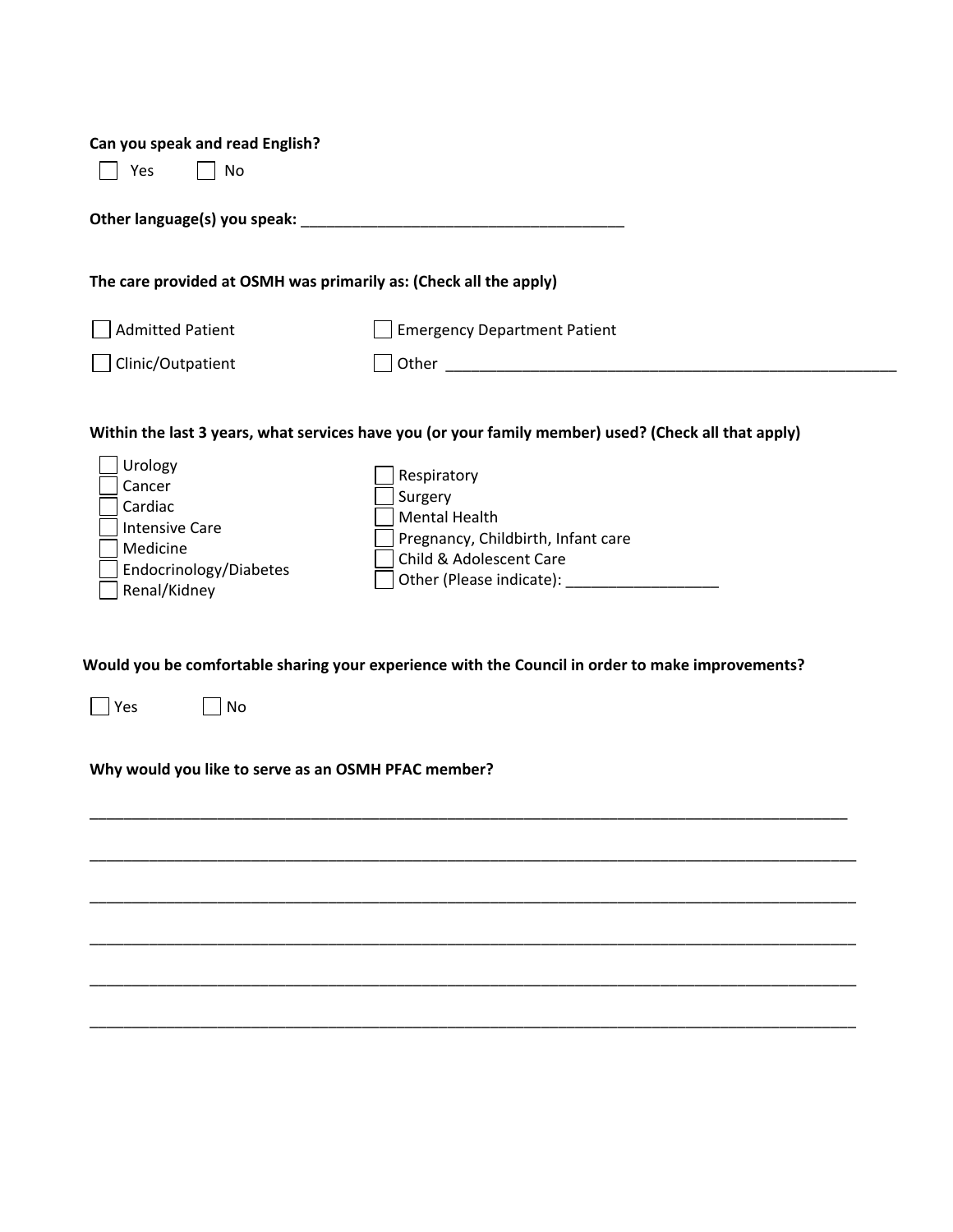## **What are some issues of special interest to you?**

|                                            | Do you have any talents, gifts or skills that would be advantageous to the OSMH PFAC?                |
|--------------------------------------------|------------------------------------------------------------------------------------------------------|
|                                            |                                                                                                      |
|                                            |                                                                                                      |
|                                            |                                                                                                      |
|                                            |                                                                                                      |
|                                            |                                                                                                      |
|                                            |                                                                                                      |
|                                            |                                                                                                      |
|                                            | Please specify the time when you are able to attend meetings:                                        |
| Daytime                                    | Evening                                                                                              |
| In person                                  | Teleconference                                                                                       |
|                                            | I would be interested in helping with: (you may check more than one box)                             |
|                                            | Reviewing patient and family satisfaction survey results                                             |
|                                            | Developing/Reviewing patient/family educational materials and website resources                      |
| Planning for the out-patient experience    |                                                                                                      |
| Planning for the in-patient experience     |                                                                                                      |
| Planning for the emergency care experience |                                                                                                      |
|                                            | Planning for hospital projects (space, directions, signage)                                          |
|                                            | Ensuring patient safety and the prevention of medical errors                                         |
|                                            | Educating students staff, physicians and volunteers about the experience of care                     |
|                                            | Improving the coordination of care, discharge planning and the transition to home and community care |
|                                            | Developing the uses for information technology, including electronic medical records                 |
|                                            |                                                                                                      |
| Are you currently a volunteer at OSMH?     |                                                                                                      |

No Yes